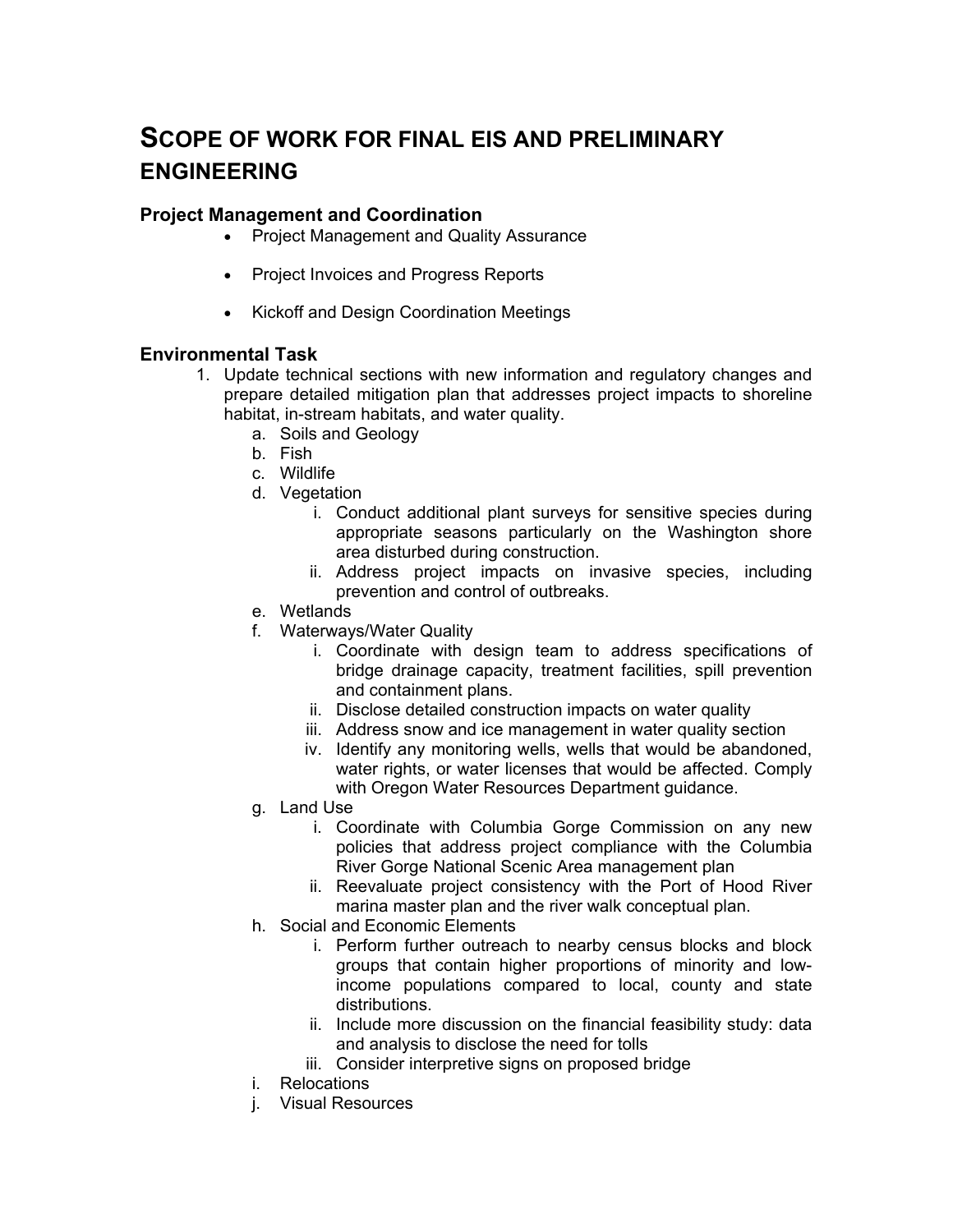- k. Noise
- l. Air Quality
	- i. Address toxics and particulate matter on sensitive receptors, including treaty access fishing sites
- m. Energy
- n. Hazardous Materials
- 2. Comply with Section 106 of the National Historic Preservation Act
	- a. Determine the Area of Potential Effects (APE)
	- b. Conduct archaeological surveys in areas that will have ground disturbance within the preferred alternative footprint; these areas may involve underwater exploration
	- c. Determine eligibility of any archaeological resources identified within the APE
	- d. Make a finding of effect for any archaeological resources that are eligible for listing on the National Register of Historic Places
	- e. If any resources are found to be adversely affected, develop mitigation measures and prepare a Memorandum of Agreement.
	- f. Coordinate with Oregon and Washington State Historic Preservation Officers, Port of Hood River, and other local historic preservation groups
	- g. Provide evidence and detailed explanation on why all alternatives that preserved the Hood River Bridge were eliminated from further study in the EIS (e.g., bridge structural evaluations, barge accidents)
- 3. Coordinate and consult with Native American tribes

*Note: Outreach should include efforts to meet in-person with representatives of each tribe and utilize any formalized or regular meetings that ODOT holds with the Warm Springs to discuss transportation projects. Continue to coordinate with WSDOT and ODOT tribal liaisons.* 

*Tribes will also continue to be consulted during the on-going section 106 process. As the area of potential effects (APE) is established, the tribes will have an opportunity to comment. Depending on the results of the archaeological surveys conducted for the FEIS, the tribes will likely be involved in the findings of those surveys, effects to the resources, and any needed mitigative strategies*.

- a. Tribes include: Yakama Nation, Confederated Tribes of the Warm Springs, Confederated Tribes of the Umatilla Reservation, and Nez Perce
- b. Engage tribes in face-to-face meetings
- c. Comply with the WSDOT Centennial Accord
- d. Coordinate with tribes on potential project impacts to treaty access fishing sites and Section 106 resources
- e. Disclose construction impacts and operational impacts on treaty access fishing sites
- f. Review compliance with treaty rights in the land use plan consistency section
- 4. Prepare a Biological Assessment
	- a. Coordinate and consult with NOAA Fisheries and US Fish and Wildlife Service to obtain updated species lists and other relevant information
	- b. Address the NOAA Fisheries Stormwater Guidance
	- c. Determine effect of project on applicable ESA species
	- d. Develop acceptable mitigation measures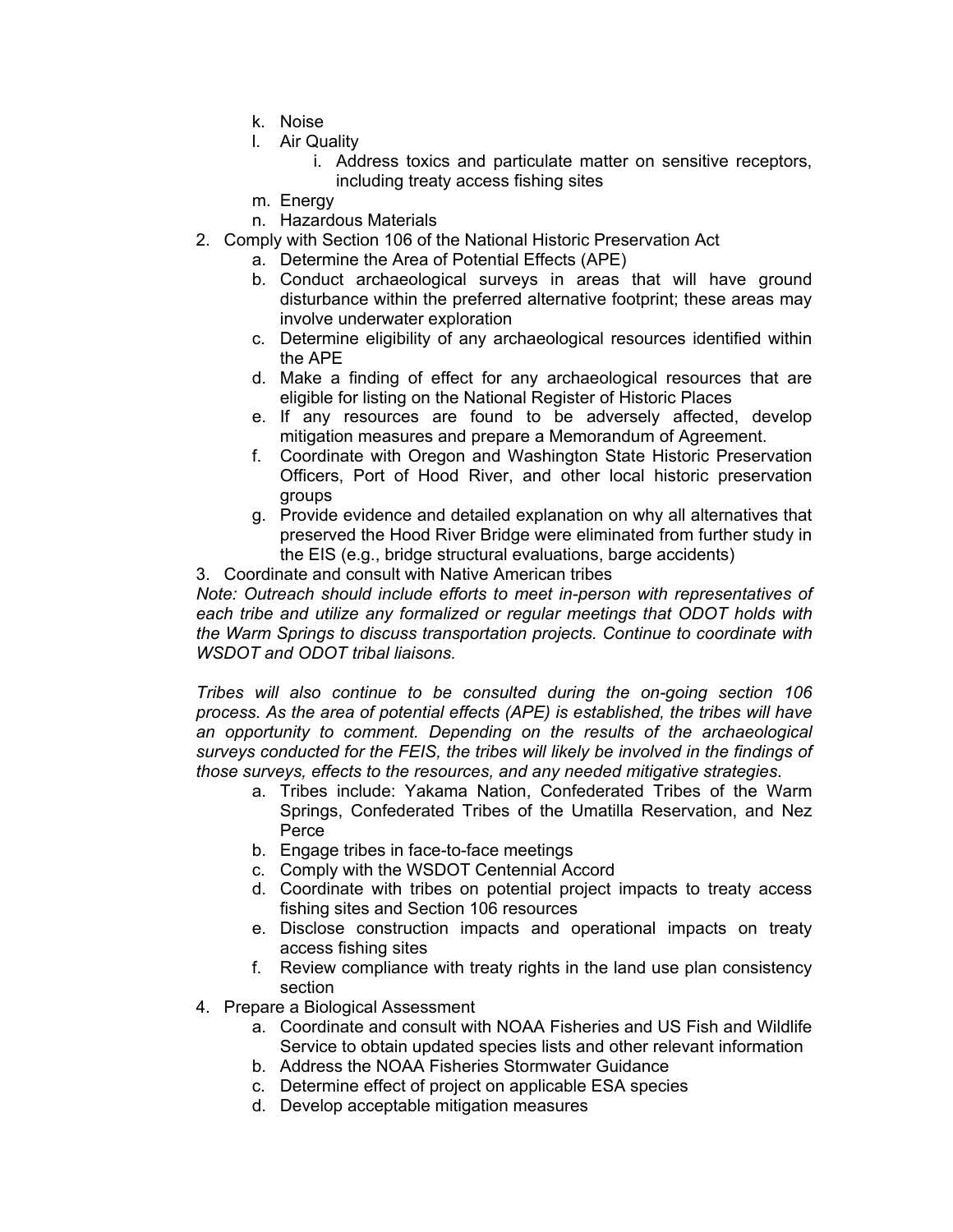- 5. Comply with Section 4(f) of the US Department of Transportation Act
	- a. Determine if the Hood River Bridge is applicable to Section 4(f)
	- b. Determine if any other resources in the project area are applicable to Section 4(f)
	- c. If applicable, update the draft Section 4(f) Evaluation
	- d. Coordinate with both State Historic Preservation Officers, Port of Hood River, and other local historic preservation groups
- 6. Expand Secondary and Cumulative Impacts Discussion
	- a. Air quality
	- b. Noise
	- c. Hazardous material transport
	- d. Induced growth
- 7. Environmental Streamlining
	- a. Concurrence on Detailed Mitigation Plan
	- b. Concurrence on Preferred Alternative

# **Preliminary Engineering Task**

Preliminary Engineering consists of the following:

- Complete design to approximately 30 percent design level
- Final type, size, and location study
- Determine an architectural design to meet visual and Gorge Management Plan requirements
- Conduct ground survey work to tie-down horizontal and vertical features, horizontal clearances, and right-of-way and property lines
- Conduct detailed Geotechnical, Hydraulic and wind load analyses
- Develop Right-of-Way Plans
- Develop cost estimate to support financing and grant applications
- Achieve design acceptance by ODOT, WSDOT, and other key agencies
- Compete design to a level to support permitting
- Develop Statement of Work for Final Design
- 1. Project description
	- a. Develop a detailed description of the existing bridge
	- b. Confirm assumption that existing bridge would be closed in 30 years and describe if and how it would be disposed.
	- c. Validate the statements regarding whether the bridge is currently weight restricted.
- 2. Drainage
	- a. Calculate bridge deck drainage capacity and the amount of potential runoff
	- b. Determine the location and specifications for a storm water treatment facility
	- c. Specify how proposed treated discharges into the Columbia River would comply with water quality standards and how accidental spills would be managed.
- 3. Survey
	- a. Develop survey limits. Approximate survey limits are: *Washington Side:* 
		- At SR-14 and approximately 500 feet in each direction from planned intersection with SR-14.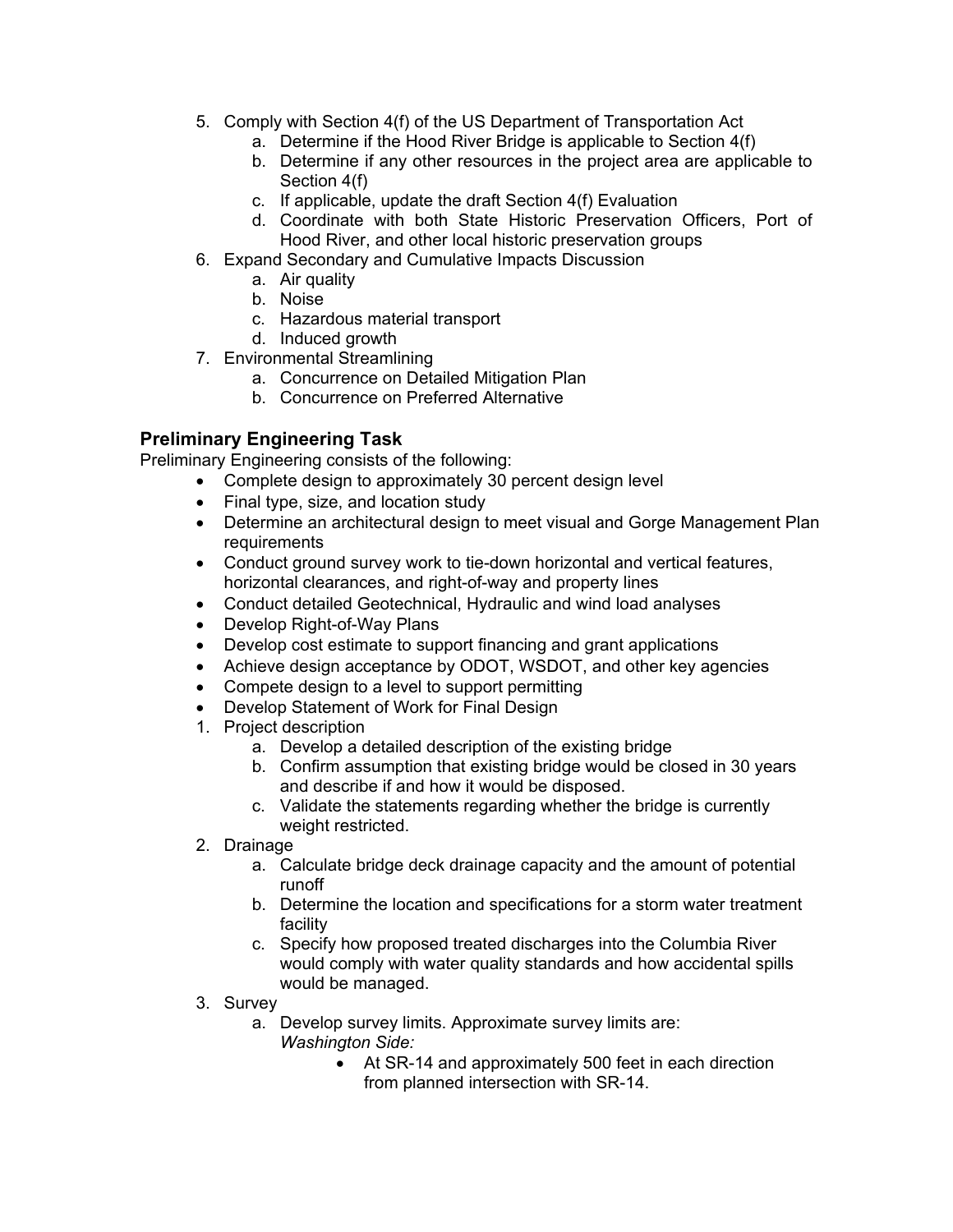- Within 200 feet of proposed alignment as shown on DEIS plans.
- Tie-in existing right-of-way lines
- Note vertical clearances of the structure to railroad.
- Tie-in wetlands or other environmental resources as delineated by environmental field crews.

### *Oregon side:*

- At I-84 and including ramps
- Approximately 100 feet on each side of proposed alignment included in the DEIS plans
- Tie-in existing right-of-way lines
- Note vertical clearances underneath I-84.
- b. Survey distance between proposed alignment and existing businesses and residences in the immediate vicinity; include any delineated environmental resources that were field identified.
- c. Determine specific right-of-way acquisition of private property
- 4. Pier design
	- a. Include number and spacing of piers; state whether new bridge would have more or less than the existing
	- b. Consider fish-friendly pier designs to reduce predator habitat
- 5. Coordinate with ODOT should occur regarding the connection of bridge approach road and nearby I-84 ramps.
- 6. Perform Geotechnical and Hydraulic Studies
	- a. Develop geotechnical work plan based on existing data and published geologic data
	- b. Conduct hydraulic site reconnaissance and data collection
	- c. Conduct flood frequency analysis to develop the 2-year, 10-year, 50-year, 100-year and 500-year flows in the vicinity of the replacement bridge. Contractor shall estimate the magnitude of the Ordinary High Water (OHW) flow from the regulated flood frequency curves.
	- d. Bridge hydraulics analysis to analyze water surface profiles, velocities, channel characteristics, and any backwater rise
	- e. Calculate contraction scour and pier scour
- 7. Conduct Wind Load Analysis to support the finalization of bridge type, size, and location.
	- a. The wind load analysis will also determine impacts of the bridge on windsurfing and kiteboarding.
	- b. A wind model will be developed based on wind rose readings collected as part of this task.
- 8. Utility coordination
- 9. Preliminary and architectural design criteria for Permanent Bridge Replacements
	- a. Consistent with Gorge Management Plan
	- b. Based on SR-35/Columbia River Crossing design workshops
- 10. Complete Type, Size, and Location Study
	- a. Determine final location for the bridge alignment and tie-down endpoint at SR-14 as well as location where the new crossing will tie into the existing bridge access road near I-84.
	- b. Determine the bridge and structural member size based on wind load, architectural, and load studies.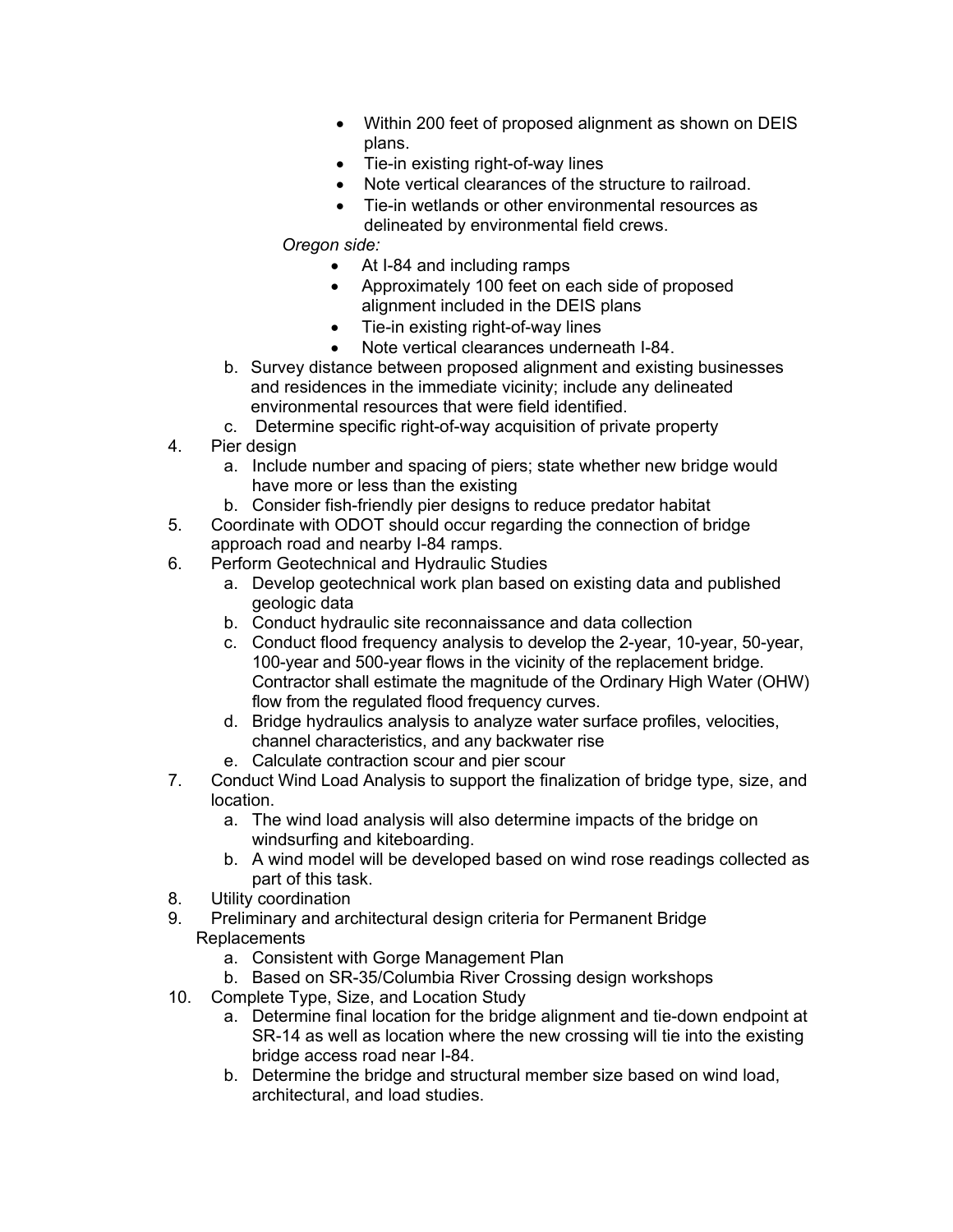- c. Determine for visual aspects the bridge type and architectural design.
- 11. Cost Estimate to a level of contingency to support financing and grant applications
- 12. Right of way acquisition plans for bridge, access road, environmental impact mitigation
- 13. Design acceptance review by ODOT, WSDOT, and Columbia Gorge Commission.
- 14. Final Design Statement of Work
	- a. Plans, Specifications, and Estimate
	- b. ODOT, WSDOT, RTC, and Columbia Gorge Commission review

#### **Transportation Task**

- 1. Update traffic modeling results if design year (2025) changes. The design year will be twenty years beyond the completion of the FEIS, if it is issued significantly later than 2005 or 2006.
- 2. Consider different intersection design, such as a roundabout, at the terminus of the bridge at SR-14.
- 3. Traffic forecasts relevant to revenue forecasts to support financing.

#### **Public Involvement Task**

- 1. Public activities
	- a. Determine whether to use an advisory committee (recommended); assuming a committee is used, undertake the following activities:
		- Conduct up to three meetings with the committee to review, comment and advise on bridge design issues, results of additional environmental analysis, and other public outreach activities.
		- Publicize meetings via media releases
		- Summarize meeting results
	- b. Prepare two or three newsletters or fact sheets about the project; distribute to interested parties and via community gathering places, including public offices and local businesses; newsletters would describe the status and results of the FEIS, as well as opportunities for public review and comment on results.
	- c. Conduct two or more public workshops or hearings to review the results of the FEIS and preliminary design recommendations; at least one meeting could focus on design issues, similar to the workshop conducted in Tier II of the Feasibility Study and should incorporate results of similar efforts conducted by the Columbia River Gorge Commission. At least one meeting also should allow for an open house format. Specific activities would include:
		- Publicize meetings via media releases, public notices, meeting flyers, newsletter/fact sheets, direct e-mail notices and advisory committee member assistance (assuming an advisory committee is used).
		- Prepare for and conduct meetings, including assisting with meeting materials, logistics and facilitation.
		- Summarize meeting results.
	- d. Prepare additional media releases, as needed to publicize project results or activities.
	- e. Assist with presentations to local groups, if requested.